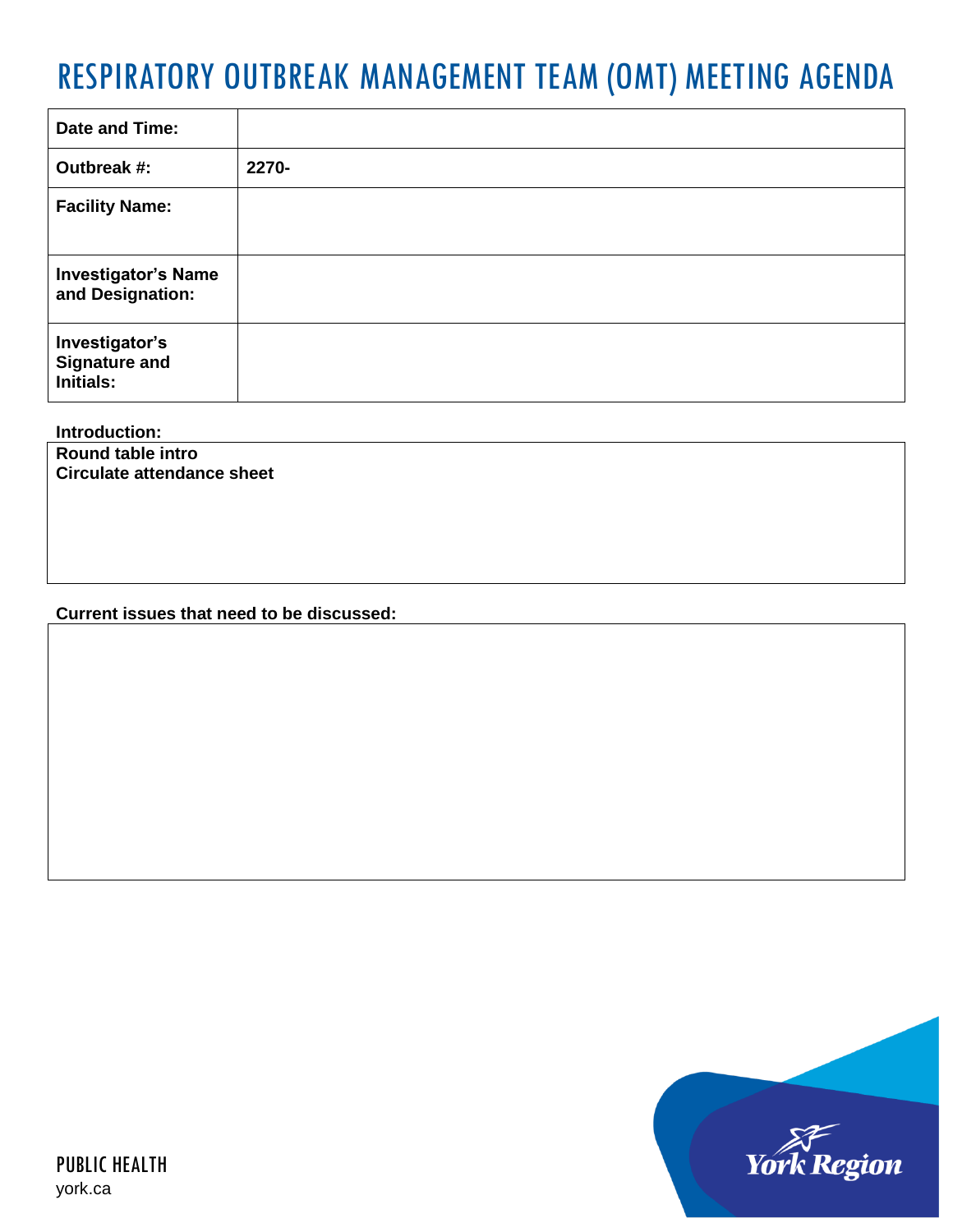| 1. Line List            | <b>Case definition</b>                                                                                                                                     |
|-------------------------|------------------------------------------------------------------------------------------------------------------------------------------------------------|
|                         | $\Box$ A case definition is developed for each outbreak and modified as necessary to<br>ensure that the majority of cases are captured                     |
|                         | <b>Current case definition:</b>                                                                                                                            |
|                         |                                                                                                                                                            |
|                         | <b>Epicurve</b>                                                                                                                                            |
|                         | □ # III staff: _________ # III resident: ________<br>□ Total # staff: ________ Total # residents: ________                                                 |
|                         |                                                                                                                                                            |
|                         | <b>Submit daily</b>                                                                                                                                        |
|                         | $\Box$ Fax the line list daily (except on weekends) before noon to York Region Public<br>Health (YRPH) at 905-660-4889 until the outbreak is declared over |
| 2. Outbreak Affected    | Currently affected area(s):                                                                                                                                |
| Area(s)                 | $\Box$ All residents and staff from the affected area(s) should avoid contact with<br>residents and staff in the remainder of the facility                 |
|                         | $\Box$ The outbreak will be declared facility-wide if access to and from the affected                                                                      |
|                         | area(s) cannot be restricted                                                                                                                               |
| 3. Laboratory           | <b>Specimen collection</b>                                                                                                                                 |
|                         | $\Box$ Maximum of four nasopharyngeal swabs (NP) available per outbreak                                                                                    |
|                         | $\Box$ Discuss collection of specimens with primary investigator prior to collection                                                                       |
|                         | $\Box$ Collect specimen within 48 hours of symptom onset of the resident<br>$\Box$ Instructions for specimen collection are on pg. 68 of MOHLTC Control of |
|                         | Respiratory Infection Outbreaks in Long-Term Care Homes, 2018                                                                                              |
|                         | $\Box$ A laboratory requisition will be provided with the current outbreak number. Do<br>not use for any other purposes                                    |
|                         | $\Box$ Ensure that NP swabs and lab requisitions are filled out with at least two<br>matching resident identifiers (i.e. name, DOB)                        |
|                         | $\Box$ Ensure that NP swabs are not expired                                                                                                                |
|                         | $\Box$ Have specimen(s) been collected?                                                                                                                    |
|                         | Specimen pickup                                                                                                                                            |
|                         | □ Contact your primary investigator at 1-877-464-9675 ext. _____ Monday -                                                                                  |
|                         | Friday from 8:30am to 4:30pm, or at 905-953-6478 after hours once<br>specimens are collected                                                               |
|                         | <b>Specimen results</b>                                                                                                                                    |
|                         | D Organism identified: __________________                                                                                                                  |
| 4. General Outbreak     | Ensure submission of immunization rates to YRPH at the start of the outbreak<br>$\Box$                                                                     |
| <b>Control Measures</b> | Monitor residents and staff for symptoms daily<br>□                                                                                                        |
|                         | Reinforce effective hand hygiene and use of proper personal protective<br>□<br>equipment (PPE)                                                             |
|                         | $\Box$ Post outbreak signage appropriately                                                                                                                 |
|                         |                                                                                                                                                            |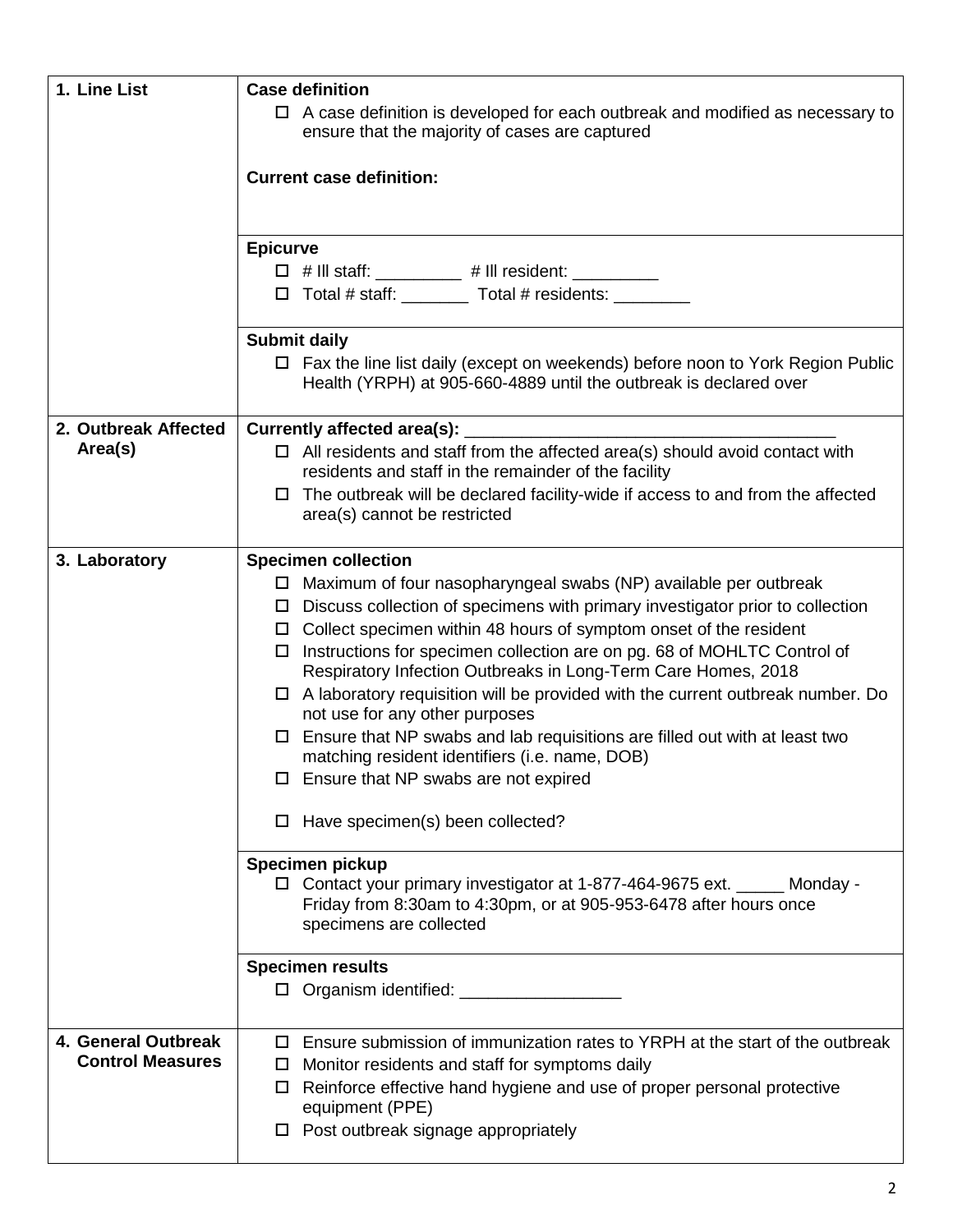| 5. Residents    | <b>III residents</b>                                                                                                                                |
|-----------------|-----------------------------------------------------------------------------------------------------------------------------------------------------|
|                 | $\Box$ Should stay in their rooms, and be on droplet/contact precautions until 5 days                                                               |
|                 | after the onset of acute illness or until symptoms have resolved (whichever is                                                                      |
|                 | shorter)                                                                                                                                            |
|                 | $\Box$ Should have their on-site programs such as physiotherapy and foot care in<br>their rooms                                                     |
|                 | <b>Well residents</b>                                                                                                                               |
|                 | $\Box$ Should be cared for using routine practices                                                                                                  |
|                 | $\Box$ Should be carefully monitored for symptoms                                                                                                   |
|                 | <b>Activities</b>                                                                                                                                   |
|                 | $\Box$ Discontinue group outings from the affected unit/floor                                                                                       |
|                 | $\Box$ Reschedule communal meetings on the affected unit/floor<br>Meetings/activities may proceed in non-outbreak affected areas                    |
|                 | 0<br>$\Box$ Restrict meetings or activities in the entire home if the outbreak is declared in                                                       |
|                 | the entire facility                                                                                                                                 |
|                 | $\Box$ Restrict visits by outside groups, such as entertainers, volunteer organizations                                                             |
|                 | and community groups, as deemed necessary                                                                                                           |
|                 | $\square$ Ensure there is no interaction between the affected floor/unit and participants                                                           |
|                 | in on-site child-care or other day programs                                                                                                         |
|                 | <b>Medical appointments</b>                                                                                                                         |
|                 | $\Box$ At the discretion of and after consultation with the treating physician, non-                                                                |
|                 | urgent appointments may be rescheduled, with the consent of the                                                                                     |
|                 | resident/substitute decision maker                                                                                                                  |
| 6. Transfers    | <b>Transfer to hospital</b>                                                                                                                         |
|                 | $\Box$ Before sending an ill resident to the hospital, the facility should notify the                                                               |
|                 | receiving healthcare facility that the home is experiencing an outbreak                                                                             |
|                 |                                                                                                                                                     |
|                 | Transfer to another LTCH                                                                                                                            |
|                 | $\Box$ Symptomatic resident transfers (from anywhere in the facility) to another<br>LTCH are not recommended during an outbreak. Exceptions of this |
|                 | recommendation are to be discussed on a case by case basis                                                                                          |
|                 |                                                                                                                                                     |
| 7. Repatriation | New admission and return of non-cases                                                                                                               |
|                 | The admission of new residents and return of residents who have not been<br>ப<br>line-listed is generally not advised during an outbreak            |
|                 | (Admission of an unexposed resident into an institution that is experiencing an outbreak may                                                        |
|                 | put them at risk and may lengthen the duration of the outbreak, with an impact to the larger<br>resident population)                                |
|                 | $\Box$ Refer to Appendix 10 – Transfer and Return Algorithm for Use During                                                                          |
|                 | Outbreaks (pg. 77 of MOHLTC Control of Respiratory Infection Outbreaks in                                                                           |
|                 | Long-Term Care Homes, 2018)                                                                                                                         |
|                 | <b>Return of cases</b>                                                                                                                              |
|                 | $\Box$ The return of residents, including those from hospital, who were line-listed is                                                              |
|                 | permitted as long as appropriate accommodation and care is provided (Working                                                                        |
|                 | assumption is that the resident has been exposed to the causative organism and is immune)                                                           |
|                 |                                                                                                                                                     |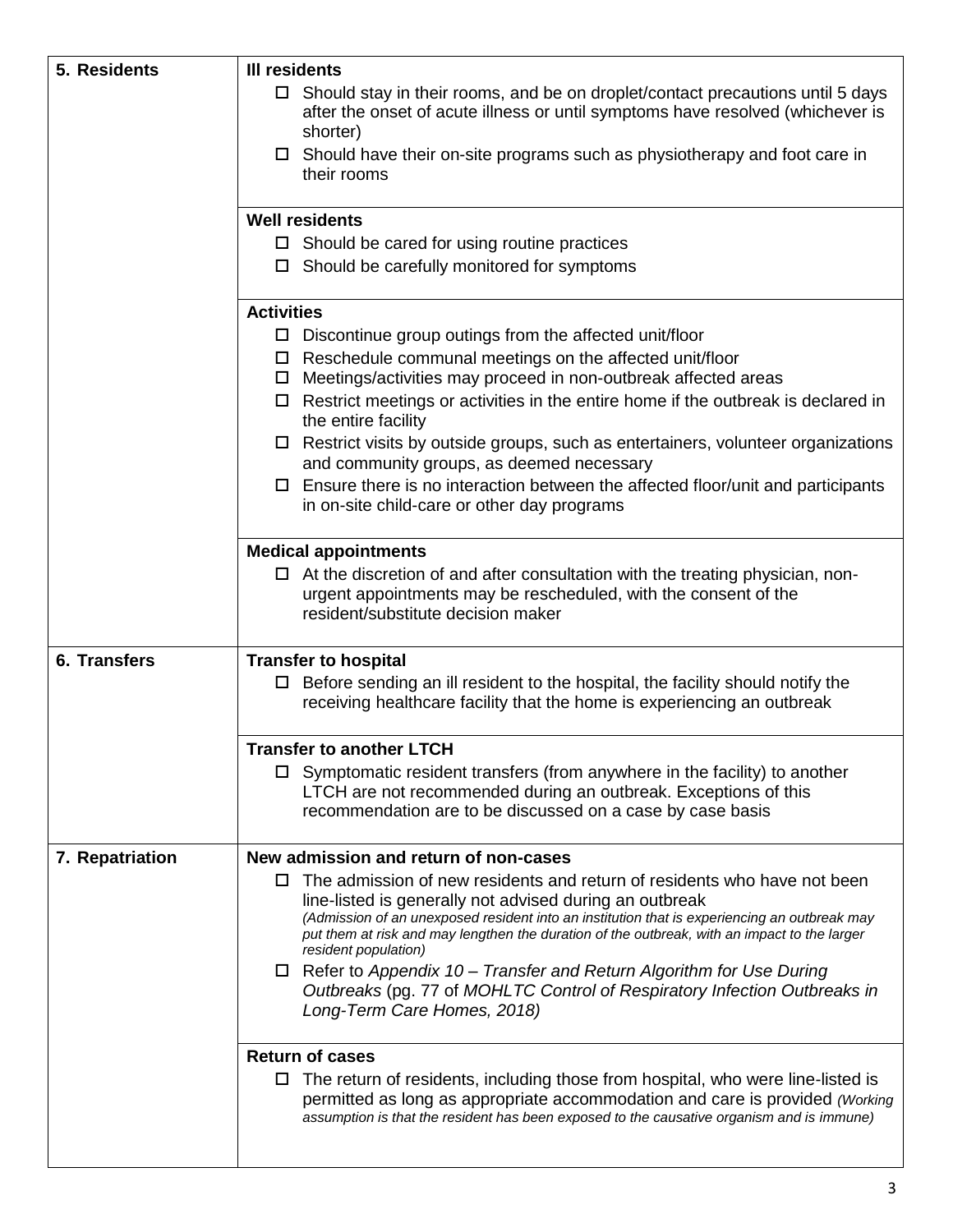| 8. Staff, Students,<br>and Volunteers   | <b>Reporting</b><br>$\Box$ Staff, students, volunteers, or contracted service workers with an acute<br>respiratory infection should not enter the home and should report immediately<br>any respiratory illness to their supervisor who shall report to the employee<br>health nurse or the infection control practitioner |
|-----------------------------------------|----------------------------------------------------------------------------------------------------------------------------------------------------------------------------------------------------------------------------------------------------------------------------------------------------------------------------|
|                                         | <b>Exclusion</b><br>$\Box$ Staff, students, or volunteers with any respiratory symptoms should not return<br>to work/provide services in any health care setting for 5 days from the onset of<br>symptoms or until symptoms have resolved whichever is shorter                                                             |
|                                         | <b>Working at other facilities</b>                                                                                                                                                                                                                                                                                         |
|                                         | $\Box$ During non-influenza outbreaks, well staff, students, and volunteers may be<br>able to work/provide services at other facilities based on OMT and local<br>decision making. (pg. 44 of MOHLTC Control of Respiratory Infection<br>Outbreaks in Long-Term Care Homes, 2018)                                          |
|                                         | <b>Cohort staffing</b><br>$\Box$ Attempts should be made to minimize movement of staff between affected<br>and non-affected areas                                                                                                                                                                                          |
| 9. Visitors and                         | <b>Notification</b>                                                                                                                                                                                                                                                                                                        |
| <b>Private Pay</b><br><b>Caregivers</b> | $\Box$ Encourage immunization during outbreaks<br>$\Box$ Advise visitors/private pay caregivers of the potential risk of acquiring illness<br>within the facility, and re-introduction of illness into the facility                                                                                                        |
|                                         | III visitors/private pay caregivers                                                                                                                                                                                                                                                                                        |
|                                         | $\Box$ Not permitted to enter the facility, unless under extenuating circumstances<br>(i.e. resident palliative care)                                                                                                                                                                                                      |
|                                         | $\Box$ Under these circumstances, they should perform hand hygiene and wear<br>appropriate PPE as required                                                                                                                                                                                                                 |
|                                         | Well visitors/private pay caregivers                                                                                                                                                                                                                                                                                       |
|                                         | Check in at the nursing station before entering the room                                                                                                                                                                                                                                                                   |
|                                         | Who are not going to be providing direct care to an ill resident:<br>0                                                                                                                                                                                                                                                     |
|                                         | Consider wearing PPE to avoid getting sick<br>$\circ$                                                                                                                                                                                                                                                                      |
|                                         | Perform hand hygiene as required<br>O                                                                                                                                                                                                                                                                                      |
|                                         | Avoid communal areas and interacting with other residents<br>O                                                                                                                                                                                                                                                             |
|                                         | Visit ill residents only in their rooms<br>O                                                                                                                                                                                                                                                                               |
|                                         | Visit only one resident and leave the home immediately after the visit<br>O                                                                                                                                                                                                                                                |
|                                         | If multiple residents are in the home but in different locations, visit the<br>$\circ$<br>well residents (non-outbreak cases) first                                                                                                                                                                                        |
|                                         | Who are going to be providing direct care to an ill resident:<br>□                                                                                                                                                                                                                                                         |
|                                         | In addition to the above recommendations, wear appropriate PPE<br>$\circ$                                                                                                                                                                                                                                                  |
| 10. Confirmed                           | <b>Begin antivirals quickly</b>                                                                                                                                                                                                                                                                                            |
| <b>Influenza</b>                        | Obtain antiviral orders quickly, if not already done<br>□                                                                                                                                                                                                                                                                  |
| <b>Outbreaks</b>                        | Prophylaxis should begin as soon as possible to stop the progression of the<br>$\Box$<br>outbreak                                                                                                                                                                                                                          |
|                                         | Treatment is most effective when started within 48 hours of symptom onset<br>□                                                                                                                                                                                                                                             |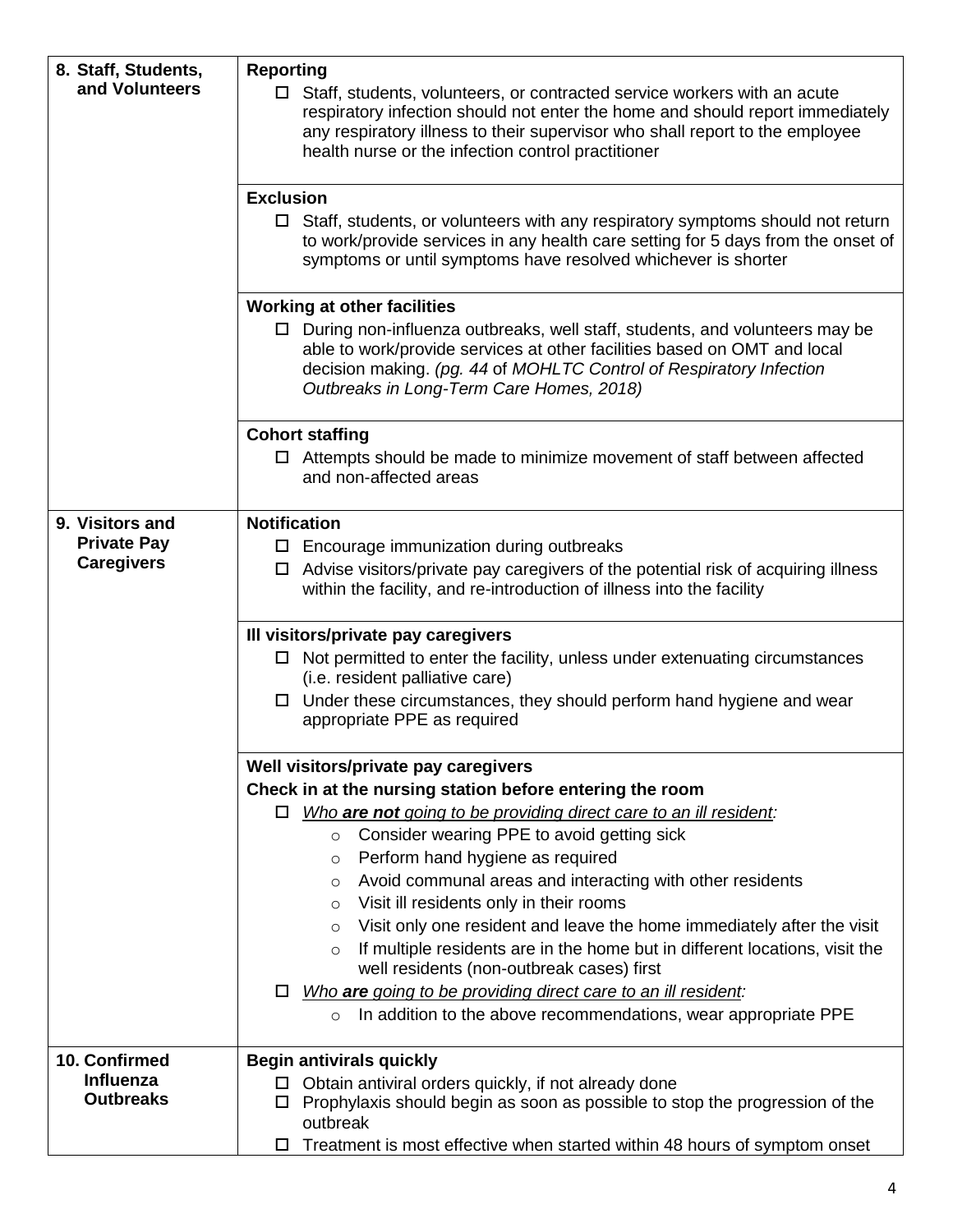|                                       | <b>Residents</b><br>$\Box$ Offer influenza vaccine to unimmunized residents<br>$\Box$ Laboratory confirmed cases should complete antiviral treatment<br>$\Box$ Non laboratory confirmed cases should complete antiviral treatment, followed<br>by prophylaxis until the outbreak is declared over<br>$\Box$ Well residents should be on antiviral prophylaxis until the outbreak is declared<br>over, regardless of immunization status<br>If a resident taking antiviral prophylaxis develops symptoms of influenza-like<br>$\Box$<br>illness, the dose should be increased to the recommended treatment dose                                                                                                                                                                                                                                                                                                          |
|---------------------------------------|-------------------------------------------------------------------------------------------------------------------------------------------------------------------------------------------------------------------------------------------------------------------------------------------------------------------------------------------------------------------------------------------------------------------------------------------------------------------------------------------------------------------------------------------------------------------------------------------------------------------------------------------------------------------------------------------------------------------------------------------------------------------------------------------------------------------------------------------------------------------------------------------------------------------------|
|                                       | Treatment decisions for the residents are the responsibility of the attending<br>$\Box$<br>physicians<br>$\Box$ III residents should be encouraged to remain in their rooms for the duration of<br>antiviral treatment                                                                                                                                                                                                                                                                                                                                                                                                                                                                                                                                                                                                                                                                                                  |
|                                       | <b>Unimmunized staff</b><br>$\Box$ Facility should keep a current list of employed unimmunized staff<br>$\Box$ They should not be providing resident care or conduct activities where they<br>have a potential to acquire or transmit influenza<br>$\Box$ Staff from the affected facility/unit should be on antiviral prophylaxis until the<br>outbreak is declared over<br>$\Box$ The facility may send employees home if they are not taking antiviral<br>medication<br>$\Box$ Staff from the affected facility/unit not receiving antiviral prophylaxis, should<br>wait at least three days (one incubation period) prior to working in a non-<br>outbreak facility, to ensure they are not incubating influenza<br>There are no restrictions for staff on antiviral medication, given they are<br>$\Box$<br>asymptomatic and compliant with the receiving facility's policies and public<br>health recommendations |
|                                       | <b>Newly immunized staff</b><br>$\Box$ Newly immunized staff should be on antiviral prophylaxis for 14 days after<br>vaccine was received<br>$\Box$ Those not taking antiviral prophylaxis may return to work 14 days following<br>vaccination<br><b>Immunized staff</b>                                                                                                                                                                                                                                                                                                                                                                                                                                                                                                                                                                                                                                                |
| 11. Declaring<br><b>Outbreak Over</b> | $\Box$ Immunized staff can work without interruption<br>Criteria to declare the outbreak over<br>The time before which an outbreak can be declared over is depends on:<br>$\Box$ Causative organism (incubation period + period of communicability)<br>Whether the last case was a resident or a staff member<br>П.<br>If no organism is identified, the Influenza "8-day rule" is used<br>$\Box$                                                                                                                                                                                                                                                                                                                                                                                                                                                                                                                       |
| <b>12. Communication</b>              | Monday-Friday 8:30am-4:30pm<br>□ Primary investigator 1-877-464-9675 ext _________<br>After hours, weekends and statutory holidays<br>□ On-call staff 905-953-6478                                                                                                                                                                                                                                                                                                                                                                                                                                                                                                                                                                                                                                                                                                                                                      |